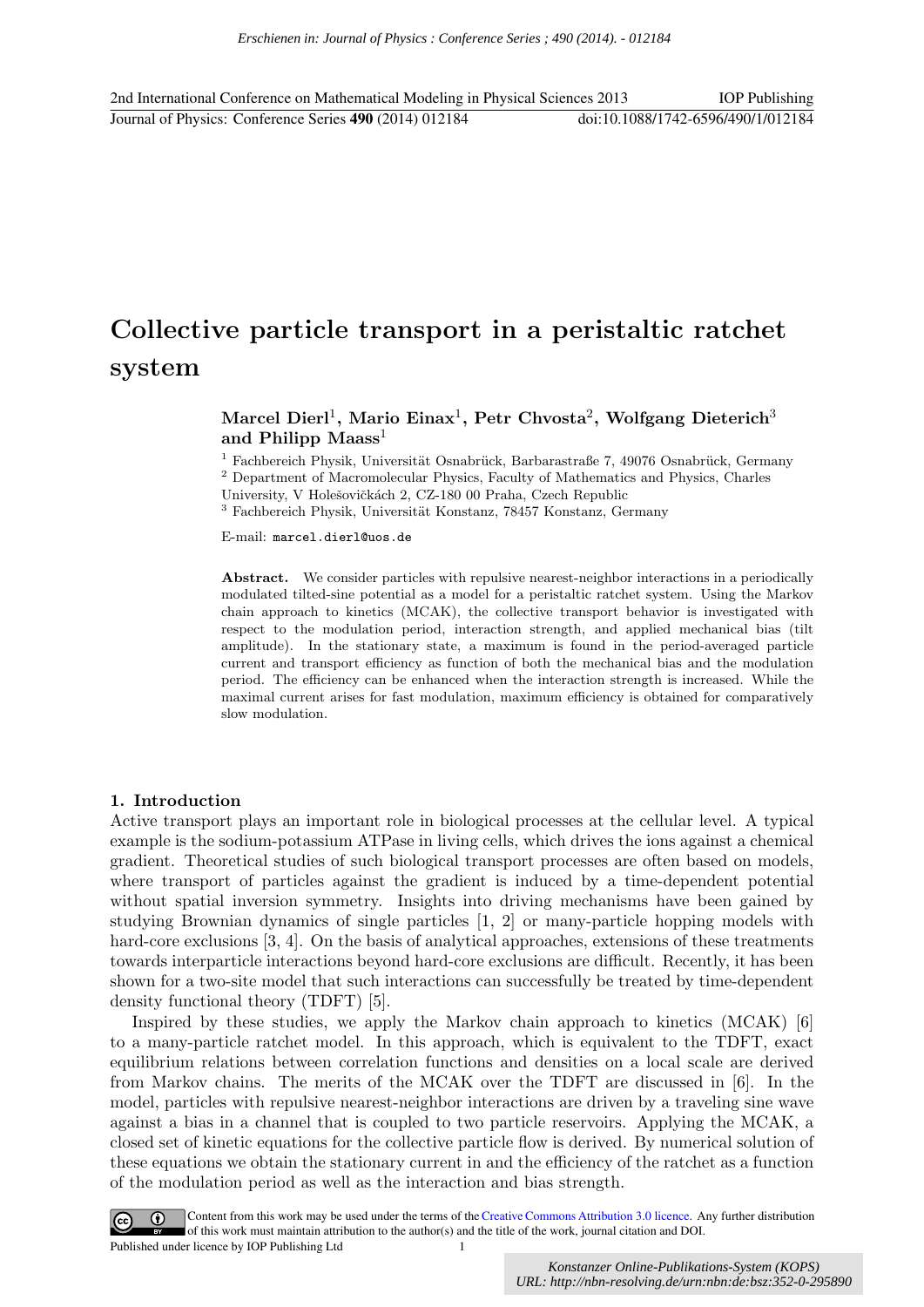## **2. Model**

The channel is considered to be composed of *N* sites, where each site *i* is either occupied by a particle (occupation number  $n<sub>i</sub> = 1$ ) or vacant  $(n<sub>i</sub> = 0)$ . Particles can be ejected to and injected from two reservoirs L and R, as sketched in Figure  $1(a)$ . Applying the equilibratedbath couplings from [5, 6, 7, 8], the reservoir influence on the injection and ejection rates is determined by the chemical potentials  $\mu_{\rm L}$  and  $\mu_{\rm R}$ , such that the respective rates fulfill detailed balance conditions with respect to the grand canonical potentials belonging to  $\mu_L$  and  $\mu_R$ . This means that each reservoir tends to establish a corresponding equilibrium state. For the specific form of the injection and ejection rates, the exponential rates of Eq. 2 are used (see below). No interaction is considered between a particle inside the channel and a particle in a reservoir. Inside the channel, a repulsive nearest-neighbor interaction of strength *V >* 0 is present.

The reservoirs are assumed to have ("electro-")chemical potentials  $\mu_L$  and  $\mu_R + F$ , where *F* corresponds to a constant bias, i.e.  $\varepsilon_{i+1}^{(s)} - \varepsilon_i^{(s)} = F/(N+1)$ . Here the superscript indicates the "static part" of the energy levels,  $\varepsilon_i^{(s)} = \varepsilon_1^{(s)} + F(i-1)/(N+1)$ . Introducing the differences between the (static) boundary site energies and reservoir levels,  $\Delta_{L} = \varepsilon_1^{(s)} - \mu_{L}$  and  $\Delta_{\rm R} = \mu_{\rm R} + F - \varepsilon_N^{\rm (s)}$  $N$ , we can, without loss of generality, set  $\mu$ <sub>L</sub> = 0 in the following. Superimposed to the linearly increasing bias potential is a peristaltic driving mode, represented by a traveling sine wave with amplitude *A* and modulation period  $\tau = 2\pi/\omega$ . The site energies hence become

$$
\varepsilon_i(t) = \varepsilon_1^{(s)} + \frac{F}{N+1}(i-1) + A\left[1 + \sin\left(\frac{\pi}{2}i - \omega t\right)\right], \qquad i = 1, \dots, N. \tag{1}
$$

The jump rate of a particle from site *i* to a vacant neighboring site  $f = i \pm 1$  is

$$
\Gamma_{i,f}(t) \propto \exp\left[\frac{-\Delta E_{i,f}(t)}{2}\right],\tag{2}
$$

where  $\Delta E_{i,f}(t)$  denotes the energy difference between the final and initial state after and before the jump at time *t*; we here and in the following set the thermal energy as energy unit, i.e.  $k_{\rm B}T = 1.$ 

#### **3. Computational details**

Using the master equation for the time evolution of the probability density  $P(n_1, \ldots, n_N, t)$ of microstates, the evolution equations for the mean occupation numbers  $\rho_i(t) \equiv \langle n_i \rangle_t =$  $\sum_{\{n_i\}} n_i P(n_1, \ldots, n_N, t)$  are

$$
\frac{d\rho_i(t)}{dt} = J_{i-1,i}(t) - J_{i,i+1}(t),
$$
\n(3)



**Figure 1.** (a) Sketch of the model. (b) Visualization of the site energies with  $\Delta_L = \Delta_R =$  $F/(N+1)$  along the channel at time t.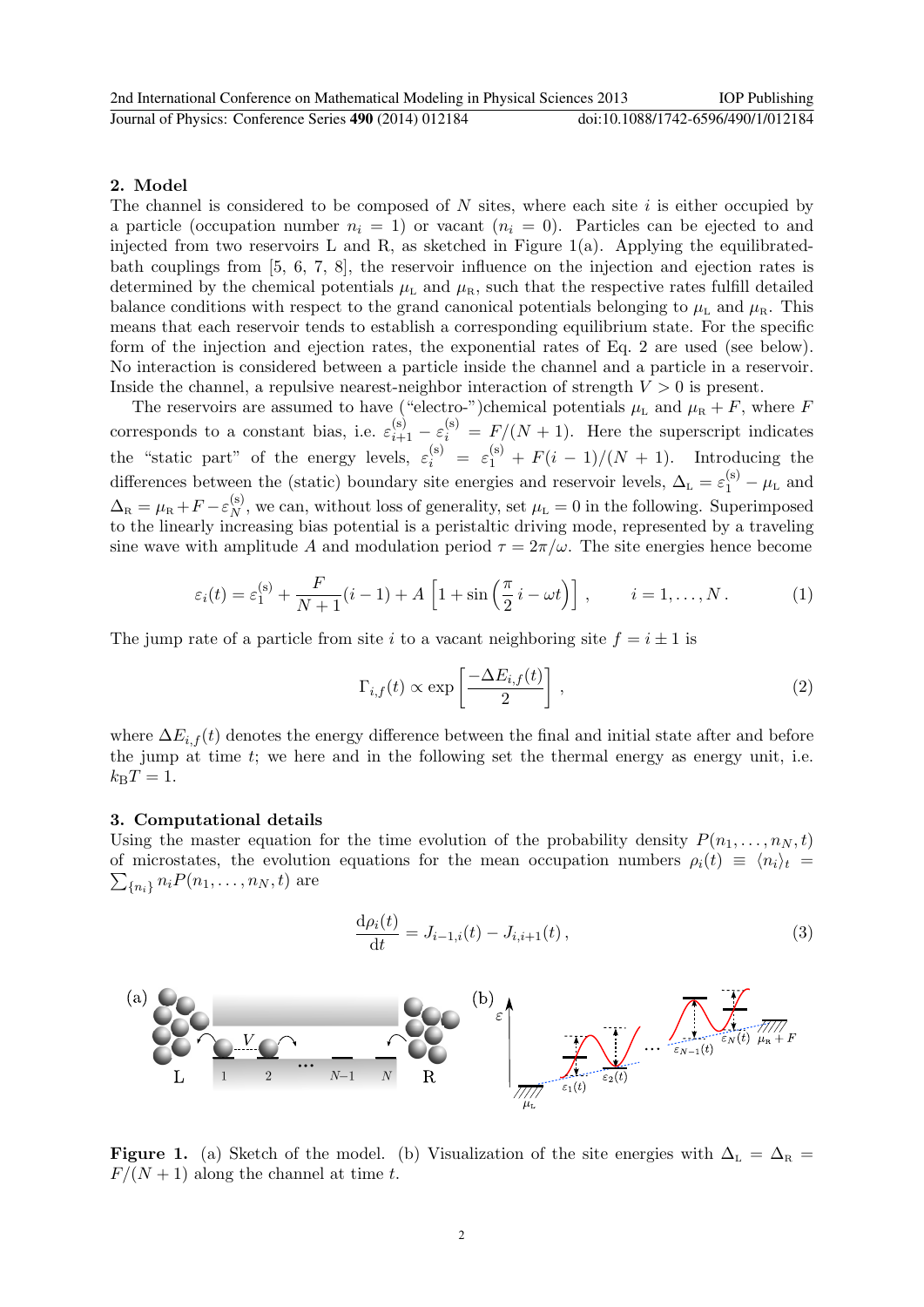with net currents  $J_{i,i+1}(t) = j_{i,i+1}(t) - j_{i+1,i}(t)$  from site *i* to  $(i + 1)$ . Applying the MCAK procedure to the ratchet model yields for the bulk currents  $j_{i,i+1} = \langle n_i(1 - n_{i+1})\Gamma_{i,i+1}\rangle_t$  the analytical form [9]

$$
j_{i,i+1} = \left[ (\rho_{i+2} - C_{i+1})e^{-V/2} + \tilde{\rho}_{i+1} - \rho_{i+2} + C_{i+1} \right] \frac{\rho_i - C_i}{\rho_i \tilde{\rho}_{i+1}} \left[ \rho_i - C_{i-1} + e^{V/2} C_{i-1} \right] e^{(\varepsilon_i - \varepsilon_{i+1})/2}, \tag{4}
$$

where  $\tilde{\rho}_i = 1 - \rho_i$  and  $C_i$  follows from the quadratic equation [10]

$$
C_i = \exp(-V) \frac{(\rho_i - C_i)(\rho_{i+1} - C_i)}{1 - \rho_i - \rho_{i+1} + C_i}.
$$
\n(5)

Similar expressions are obtained for the injection and ejection rates [6]. Solving Eq. (5) for the  $C_i$  as functions of  $\rho_i$  and  $\rho_{i+1}$ , and inserting into Eq. (4), yields the currents as functions of the mean occupation numbers. In this way, the kinetic equations (3) become a closed set.

Numerical integration of this set allows us to discuss the output power and performance of the device. Let us denote an averaging of an observable  $A(t)$  over one period in the stationary regime by  $\bar{A}$ , i.e.  $\bar{A} = \lim_{t_0 \to \infty} \tau^{-1} \int_{t_0}^{t_0+\tau} dt A(t)$ . The mean number of particles transported by the ratchet per period is  $\bar{J} = \bar{J}_{i,i+1}$ , and accordingly the mean output power becomes  $\bar{P}_{out} = \bar{J}F$ . The mean work done on the machine per period is  $\bar{P}_{in} = \sum_{i=1}^{N} \rho_i \dot{\varepsilon}_i$ , where  $\dot{\varepsilon}_i(t) = d\varepsilon_i(t)/dt$ . Accordingly we can define the efficiency of the machine by

$$
\eta = \frac{\bar{P}_{\text{out}}}{\bar{P}_{\text{in}}} = \frac{\bar{J}F}{\sum_{i=1}^{N} \rho_i \dot{\varepsilon}_i}.
$$
\n(6)

## **4. Results and discussion**

In the calculations, the following choice of parameters is used:  $N = 10$ ,  $A = 5$ ,  $\Delta_L =$  $F/(N+1) - 2$ , and  $\Delta_R = F/(N+1) + 2$ . Let us first take a look at the current  $\bar{J}$  as a function of the modulation time  $\tau$ . The solid line in Figure 2 shows results for  $V = 1$  and  $F = 10$  obtained from MCAK calculations. As can be seen from the figure, the current increases rapidly and goes through a maximum at  $\tau \approx 0.9$ . In order to test how well the MCAK captures the kinetics, we have performed also kinetic Monte Carlo (KMC) simulations of the ratchet model. The results are marked by the circles in Figure 2 and show a good agreement with the MCAK predictions. For details of the KMC algorithm with time-dependent transition rates, see [11, 12].

In Figure 3 we analyze the performance of the ratchet model. The efficiency as function of the mechanical bias  $F$  is shown in Figure 3(a) for one representative driving period  $\tau = 2$  and three



**Figure 2.** Average particle current  $\bar{J}$ as function of  $\tau$  for  $V = 1$  and  $F =$ 10. The circles refer to results from KMC simulations.

different values  $V = 0, 1$ , and 10. All curves run through a maximum that increases and shifts to larger  $F$  values with increasing  $V$ . Figure 3(b) displays the efficiency as a function of the driving period. These curves again show a maximum of *η* that increases with *V* and shifts to